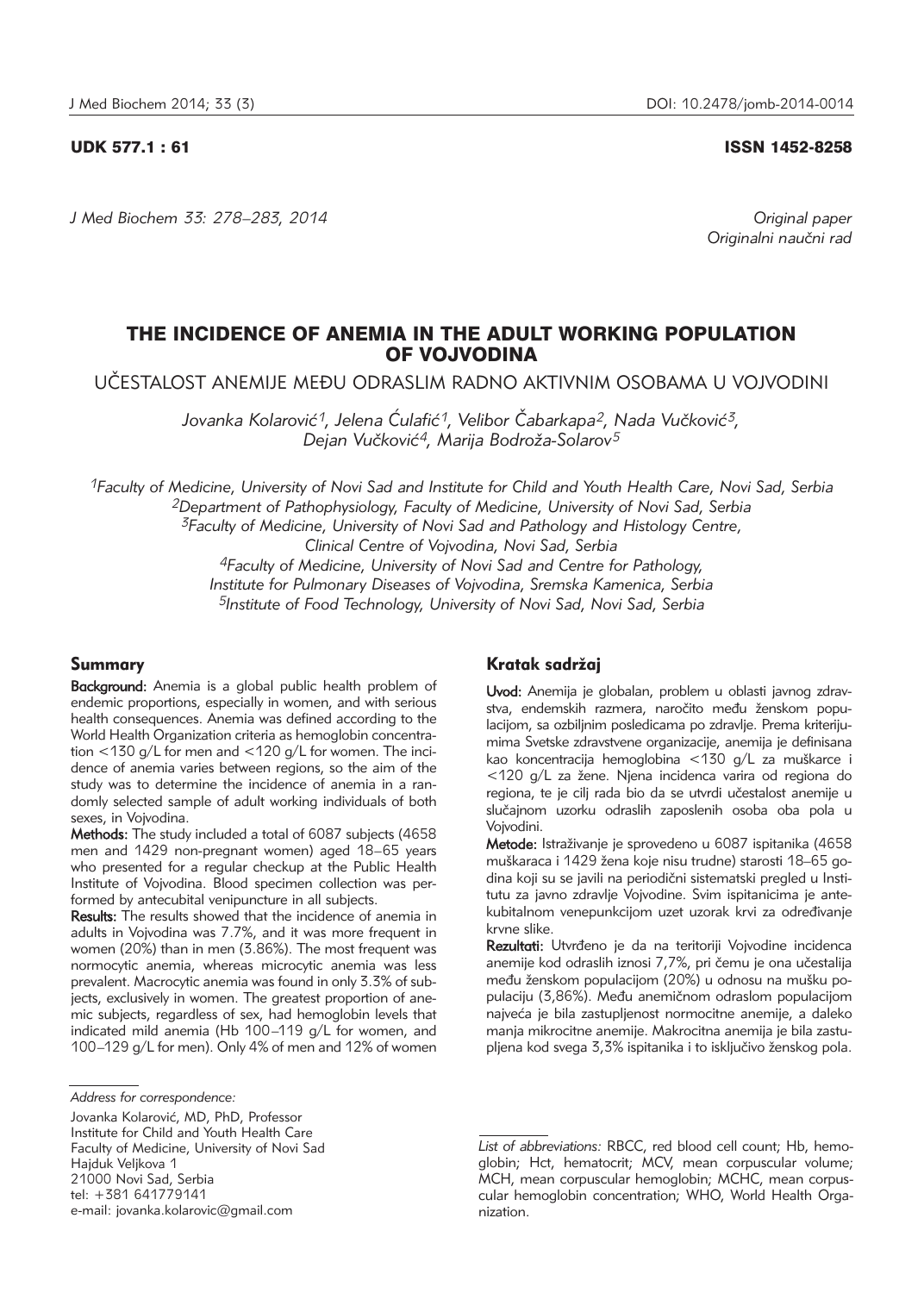had Hb levels that indicated the presence of moderate or severe anemia (≤100 g/L).

Conclusions: Considering the medical, social and economic consequences anemia may produce, identification of risk factors and application of adequate preventive measures should be a public health priority.

Keywords: anemia, adults, men, women

#### Introduction

Due to its high prevalence and the significant impact it has on the population's health, anemia has been recognized as a public health problem for several decades. However, despite all the efforts that have been made to reverse this, the global prevalence of anemia is still unacceptably high (1). According to the World Health Organization estimates, it is 24.8% (22.9–26.7%, CI 95%), which means that around 1.62 billion (between  $1.5$  and 1.74 billion, CI 95%) people worldwide are anemic (2–5). In spite of the epidemic proportions of the problem, the prevalence of anemia significantly varies in different populations and among different groups within one population, being the highest in the southeastern Asia and Africa. However, the highest number of people affected with anemia is in the area of western Pacific (2, 3). As re gards age, the highest prevalence of anemia is found in preschool-age children, and the lowest prevalence in men. The group with the greatest number of individuals affected is non-pregnant women (2).

Causes of anemia are numerous and may be nutritional and non-nutritional. Nutritional causes are more frequent, and the most important are deficiencies of iron, folate, vitamin B12 (6–9). Iron deficiency is by far the most frequent cause of anemia and also the most frequent nutritional deficit in the world. The most significant non-nutritional factors that may cause anemia include bleeding, infection, chronic illness, various causes (hereditary or acquired) of hemolytic anemias, toxic effects of medication (6, 7), renal dysfunction (10), etc.

The onset of anemia is usually gradual and symptoms are rather vague and obscure, which is why anemia in most cases remains unrecognized and undiagnosed (11, 12). One of the most common symptoms is tiredness, which affects work efficiency and productivity. In addition, health risks involved in anemia are numerous, since anemia can make the symptoms worse or contribute to progression of other comorbid diseases or conditions. The study of Lippi et al. found a high prevalence of anemia and anisocytosis in a population of emergency department patients, whose identification may be important for appropriate treatment and favorable outcome (13). In diabetic patients, through renal hypoxia that stimulates production of different growth factors (transforming

U najvećem procentu anemičnih ispitanika u ovoj studiji, bez obzira na pol, vrednosti hemoglobina ukazuju na blaži stepen anemije (Hb 100-119 g/L za žene, odnosno 100-129 g/L za muškarce). Samo 4% muškaraca i 12% žena je imalo vrednosti Hb koje ukazuju na prisustvo umereno teške ili teške anemije (≤100 g/L).

Zaključak: S obzirom na zdravstvene, socijalne i ekonomske posledice do kojih malokrvnost može dovesti, identifikacija .<br>faktora rizika za pojavu anemije i primena odgovarajućih preventivnih mera bi trebalo da budu u javnom zdravstvu.

Kliučne reči: anemija, odrasli, muškarci, žene

growth factor- $\beta$ 1, vascular endothelial growth factor, platelet-derived growth factor) and cytokines, anemia contributes to the development of interstitial fibrosis, i.e., scarring and thickening of the kidney (14, 15). Correction of anemia in these patients significantly reduces the proportion of patients that will have a double increase in serum creatinine levels (16). Furthermore, anemia may lead to increased oxidative stress (17), and may induce or worsen heart disease (18).

In addition, anemia may affect cognitive and mental functions, which may significantly affect the quality of life (9, 19). Especially significant are the adverse effects of anemia in children, since anemia may slow down growth, reduce the ability to learn and lead to poor academic performance, lower the intelligence quotient and increase risk of different psychiatric disorders (unipolar depressive disorder, bipolar disorder, anxiety disorder, autism spectrum disorder, attention-deficit/hyperactivity disorder, tic disorder, delayed development, and mental retardation) (20).

Data about the incidence of anemia in Vojvodina, and particularly among the working population, is sparse. The aim of this study, therefore, was to investigate the incidence of anemia in a randomly selected sample of employed subjects of both sexes, aged 18–65 years, in order to contribute to a more thorough and comprehensive approach to the detection and treatment of this condition.

### Materials and Methods

The study was carried out on a sample of 6,087 subjects (4,658 males and 1,429 non-pregnant females) who were surveyed for the presence of the WHO-defined anemia. The WHO Hb thresholds were used to classify individuals living at sea level as anemic: Hb<130 g/L for men and Hb<120 g/L for women. On the basis of the MCV values of  $>98$  fL, 82–98 fL and <82 fL, anemias were classified into macrocytic, normocytic and microcytic, respectively  $(21-25)$ .

Subjects were employees aged 18–65 years who presented for a regular checkup at the Public Health Institute of Vojvodina in Novi Sad in the period from April 2011 to May 2012. All subjects were apparently healthy, without evident infection. Data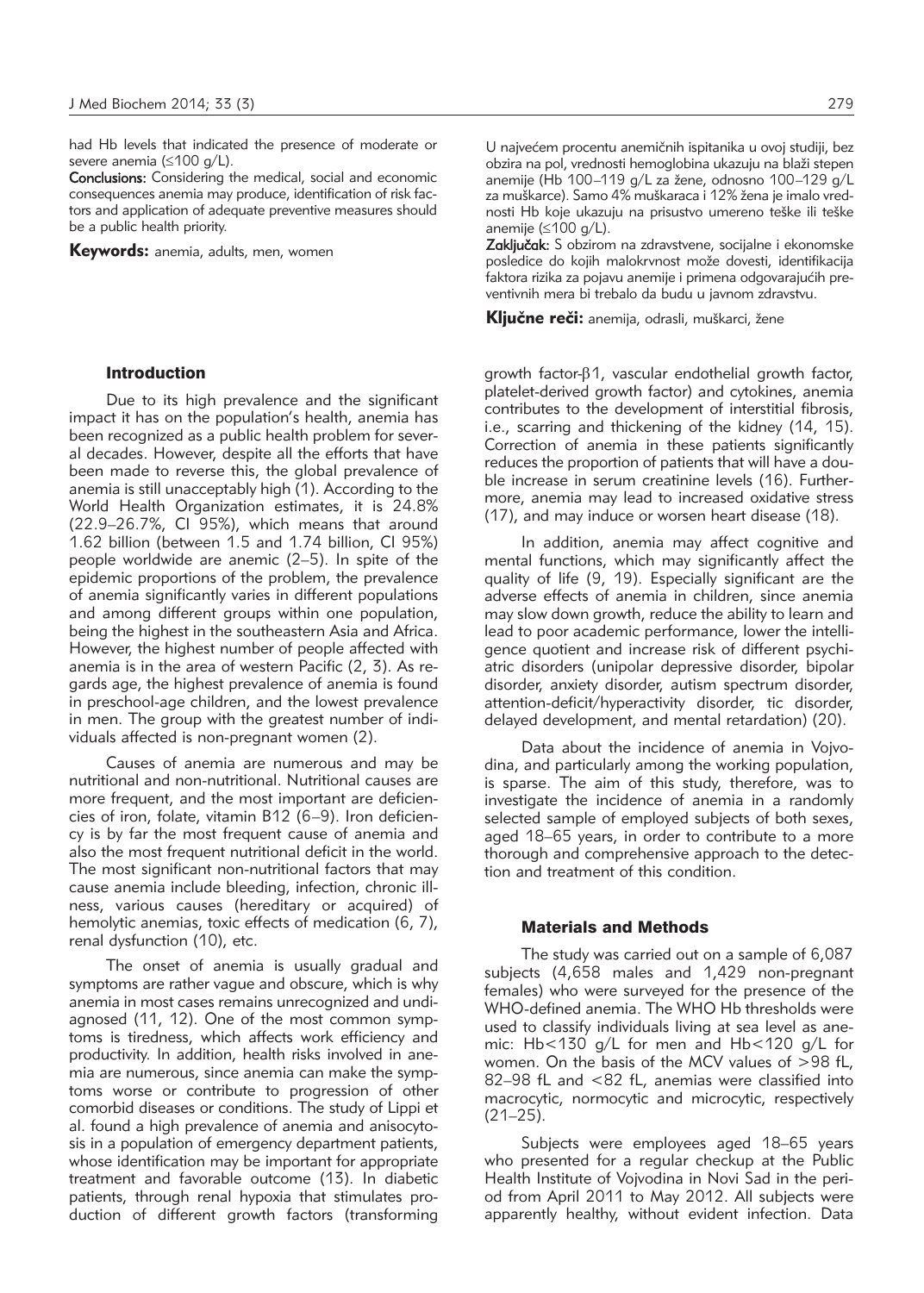were collected from the medical records and the database available at the Hematological Laboratory of the Public Health Institute.

Blood specimens were collected by antecubital venipuncture into tubes (Vacutainer; Becton-Dickenson, Franklin Lakes, NJ) containing the appropriate anticoagulant. Complete blood count was determined on site with fresh blood using a hematology analyzer (Horiba ABX Micros 60 Automated Hematology Analyzer). The HORIBA analyzer uses impedance technology and photometry as measurement methods. The studied parameters were red blood cell count (RBCC), hemoglobin (Hb) and hematocrit (Hct). In addition, erythrocyte indices (mean corpuscular volume (MCV), mean corpuscular hemoglobin (MCH), mean corpuscular hemoglobin concentration (MCHC)), white cell count, and differential white cell count were determined.

Results are expressed as mean  $\pm$  SD, and median (interquartile range). Differences in distributions of individual parameters between the study groups were analyzed using the parametric Student t-test and ANOVA test or using the non-parametric Mann-Whitney and Kruskal-Wallis test when a distribution showed a significant deviation from normal distribution. Normality of the data distribution was tested with Kolmogorov-Smirnov test. The variable RBC was normaly distributed, while the variables age, Hb and Hct were not. Linear regression analysis and the Pearson coefficient of linear correlation were used to study the correlation between variables. Results are assumed to be statistically significantly different at  $p < 0.05$ . Statistical analysis was performed using Excel 2007 and the statistical software Statistica 12.0.

### **Results**

Out of a total of 6,087 subjects, Hb levels below the WHO threshold were found in 466 subjects (7.7%); in 180 men (3.86%) and 286 women (20%). Average age, erythrocyte and hematocrit counts, and hemoglobin concentrations in the study subjects are shown in *Table I*.

|                      | Males with anemia     | Males without anemia | Females with anemia  | Females without anemia |
|----------------------|-----------------------|----------------------|----------------------|------------------------|
|                      | $(n=180)$             | $(n=4478)$           | $(n=286)$            | $(n=1143)$             |
| Age                  | 49.0 (38-56)*         | 42.0 (32–51)         | 39.0 (30-45)**       | 42 (32–51)             |
| (years)              | $46.8 \pm 12.3$       | $41.7 \pm 11.8$      | $38.5 \pm 10.2$      | $42.0 \pm 11.7$        |
| <b>H<sub>b</sub></b> | 126 (122-128)*        | 146 (141-152)        | $113(107 - 117)*$    | 130 (126–136)          |
| (g/L)                | $122.2 \pm 10.3$      | $146.4 \pm 9.0$      | $110.1 \pm 9.4$      | $131.5 \pm 7.6$        |
| <b>RBC</b>           | $4.4(4.2 - 4.6)$      | $5.0(4.8-5.2)$       | $4.1(3.9 - 4.32)$    | $4.5(4.3-4.7)$         |
| $(x10^{12}/L)$       | $4.4 \pm 0.4*$        | $5.1 \pm 3.1$        | $4.1 + 0.3**$        | $4.5 \pm 0.3$          |
| Hct                  | $0.38$ (0.37 – 0.39)* | $0.44(0.42-0.46)$    | $0.35(0.33-0.36)$ ** | $0.4(0.38 - 0.42)$     |
| (L/L)                | $0.38 + 0.03$         | $0.44 \pm 0.03$      | $0.34 \pm 0.03$      | $0.4 \pm 0.02$         |

Table I Age, level of hemoglobin, erythrocyte count and hematocrit in all subjects [median (I quartile-III quartile) and mean $\pm$ SD]

Legend: Hb – hemoglobin, RBC – red blood cells (normal distribution), Hct – hematocrit, \*p<0.05 compared to males without anemia, \*\*p<0.05 compared to females without anemia



Figure 1 MCV (mean corpuscular volume) in men and women with anemia (%).



Figure 2 Values of hemoglobin, erythrocyte count and hematocrit in anemic subjects (%).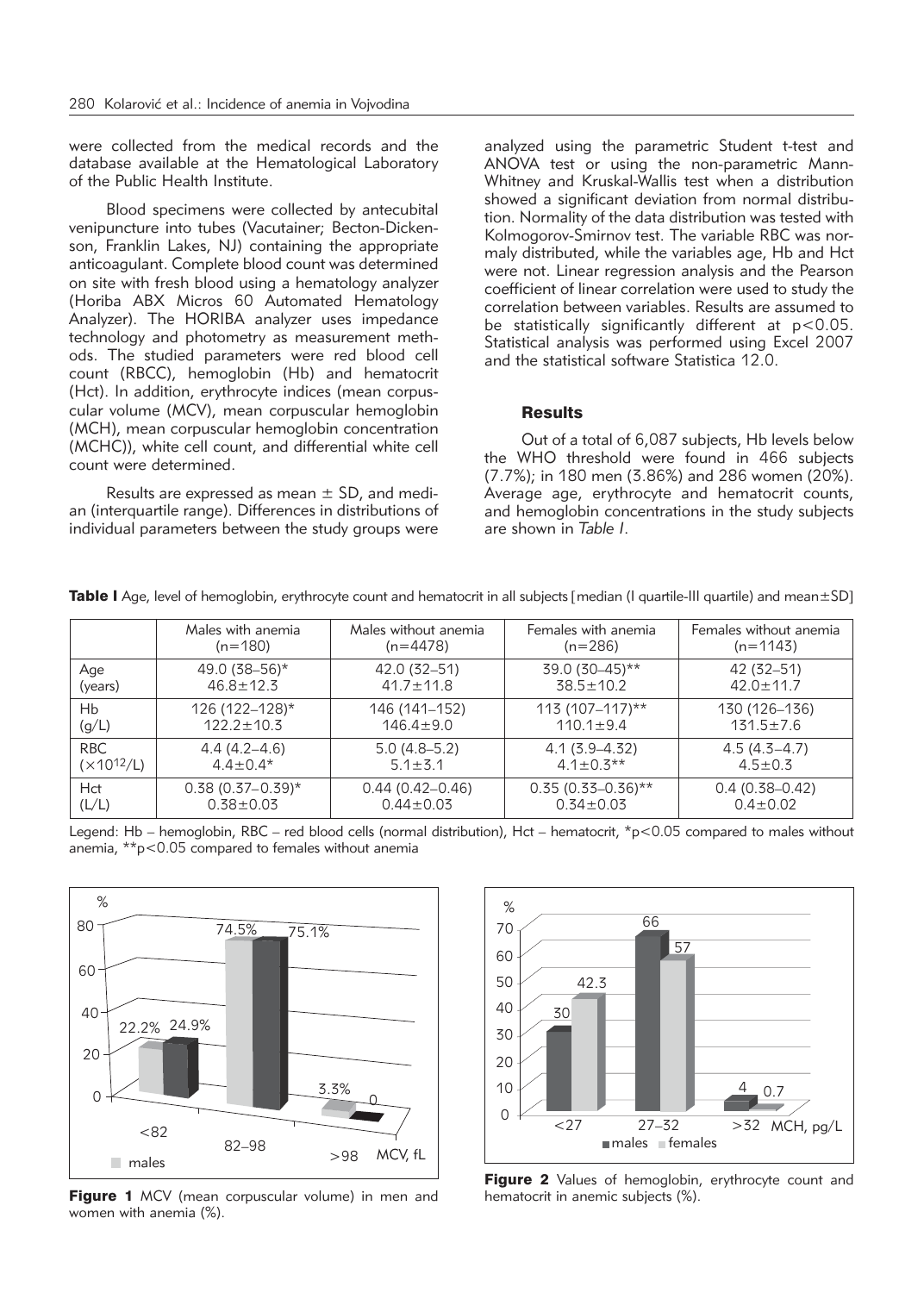|                        | Hb(g/L)            | RBC ( $\times$ 10 <sup>12</sup> /L) | Hct (L/L)           |
|------------------------|--------------------|-------------------------------------|---------------------|
| Males                  |                    |                                     |                     |
| 56-65 years ( $n=53$ ) | 125 (119-127)      | $4.4(4.1 - 4.8)$                    | $0.38(0.36 - 0.39)$ |
|                        | $121.5 \pm 9.9$    | $4.4 \pm 0.4$                       | $0.37 \pm 0.03$     |
| 46-55 years ( $n=53$ ) | 125 (122–128)      | $4.3 \pm 0.5$                       | $0.38(0.37 - 0.39)$ |
|                        | $121.6 \pm 12.2$   | $4.3(4.1 - 4.6)$                    | $0.37 \pm 0.04$     |
| $36-45$ years (n=33)   | 126 (123-127)      | $4.5 \pm 0.4$                       | $0.38(0.37 - 0.40)$ |
|                        | $123.8 + 5.4$      | $4.5(4.5-4.6)$                      | $0.38 + 0.02$       |
| $26 - 35$ years (n=30) | 125 (122-128)      | $4.5 \pm 0.4$                       | $0.38(0.37 - 0.39)$ |
|                        | $121.5 \pm 12.8$   | $4.5(4.3 - 4.6)$                    | $0.37 \pm 0.03$     |
| 18–25 years ( $n=11$ ) | 127 (124–128)      | $4.5 \pm 0.24$                      | $0.40(0.38 - 0.41)$ |
|                        | $125.3 \pm 4.54$   | $(4.4 - 4.7)$                       | $0.39 + 0.02$       |
| Females                |                    |                                     |                     |
| 56-65 years ( $n=15$ ) | 117 (115–118)      | $4.2 \pm 0.34$                      | $0.36(0.35 - 0.37)$ |
|                        | $112.5 \pm 15.9$   | $4.2(4.0-4.4)$                      | $0.34 \pm 0.04$     |
| 46-55 years ( $n=56$ ) | 114 (107-116)      | $4.1 \pm 0.36$                      | $0.35(0.33 - 0.36)$ |
|                        | $110.1 \pm 9.4$    | $4.1(3.9 - 4.3)$                    | $0.34 \pm 0.03$     |
| $36-45$ years (n=92)   | $113(105 - 117)^*$ | $4.2 \pm 0.34$                      | $0.35(0.33 - 0.36)$ |
|                        | $109.1 \pm 10.5$   | $4.2(3.9 - 4.3)$                    | $0.33 \pm 0.03$     |
| $26 - 35$ years (n=98) | $111(106 - 116)^*$ | $4.1 \pm 0.39$                      | $0.34(0.33 - 0.36)$ |
|                        | $110.6 \pm 7.1$    | $4.0(3.8-4.2)$                      | $0.34 \pm 0.02$     |
| 18-25 years ( $n=25$ ) | 1114 (111-115)     | $4.2 \pm 0.2$                       | $0.35(0.34 - 0.36)$ |
|                        | $111.3 \pm 6.8$    | $4.1(4.0-4.3)$                      | $0.34 \pm 0.02$     |

Table II Age, level of hemoglobin, erythrocyte count and hematocrit in all subjects [median (I quartile-III quartile) and mean $\pm$ SD].

Legend: Hb – hemoglobin, RBC – red blood cells, Hct – hematocrit, \* p<0.05 compared to 55–65 years group

With regard to Hb levels, anemic men were classified into four groups. The greatest number of subjects had Hb values in the range 121–129 g/L (79%), followed by 111–120 g/L (12%), 101–110 g/L (5%), and ≤100 g/L (4%). Anemic women were classified into three groups: 62% had Hb levels in the range 111–119 g/L, 26% had Hb levels 101–110 g/L, and 12% had Hb levels below 100 g/L.

*Figure 1* shows MCV values in male and female subjects. In most subjects, MCV levels were within the range characteristic for normocytic anemia. *Figure 2* shows MCH values in anemic subjects of both sexes. A majority of subjects had normochromic anemia and a minority had hypochromic anemia. *Table II* shows average hemoglobin levels and erythrocyte and hematocrit counts in anemic subjects in relation to age. In males, the highest average Hb concentration was in the age group 18–25 years (125.3 $\pm$ 4.54 g/L), and the lowest in the age group 56–65 years  $(121.5\pm9.9$ g/L) but without any significant differences between groups ( $p > 0.05$ ). In females, the highest average Hb concentration was found in the age group 56–65 years (112.5 $\pm$ 15.9 g/L; median 117), and the lowest in the age group 26-35 years  $(110.6 \pm 7.1 \text{ g/L})$ ; median 111) (p<0.05). RBC and Hct were similar among the groups of anemic males and females (p>0.05). Linear regression analysis did not show a

correlation between age and Hb levels in anemic subjects.

#### **Discussion**

Anemia is considered an important cause of morbidity and mortality (12). When the prevalence of low Hb values is more than 5% in the population, it is regarded as a public health problem (26). On the basis of Hb concentrations, the WHO established the following criteria for assessing the public health significance of anemia: if its prevalence in the general population is 5–19.9% – low; 20–39.9% – moderate; and  $\geq$ 40% – severe (1, 5, 8). Due to the varying distribution of social and biological risk factors for anemia and the fact that it can lead to medical, social and economic consequences, epidemiological studies of anemia are becoming increasingly important (27, 28).

We studied the incidence of anemia on a relatively large sample of the working population of Voivodina. We found a relatively low incidence of 7.7%. According to literature data, the prevalence of anemia ranges from around 9% in developed countries to 43% in developing countries (5), with children and women of reproductive age being the most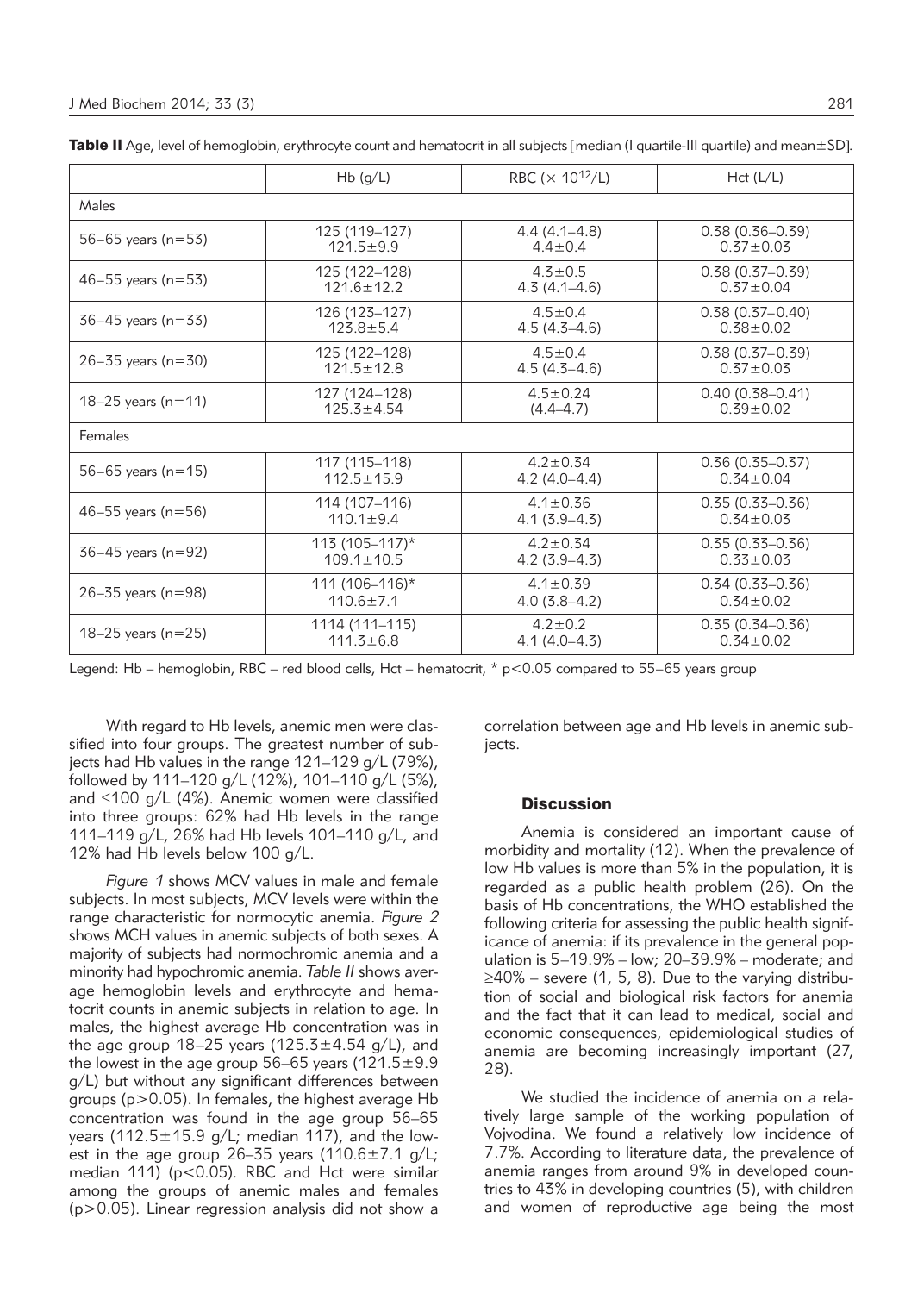endangered categories. On the basis of data obtained, we were not able to determine the prevalence of anemia in the general population, since our study did not include two important categories – children and elderly, which is a major limitation of the study. On the basis of the research carried out in Serbia in 2000, the WHO estimated the prevalence of anemia in Serbia to be 29.5%, which makes it a problem of moderate public health significance (2).

As expected, in our subjects, the prevalence of anemia was higher in women (20% of all studied women). Anemia in women of reproductive age is especially important since maternal anemia bears an increased risk of intrauterine retardation, low birth weight, increased perinatal mortality and maternal morbidity and mortality (3). It is estimated that anemia during pregnancy and delivery leads to death in 3.7% of pregnant women in Africa and 12.8% of pregnant women in Asia (26). Early detection and treatment of anemia in women of reproductive age are therefore of critical importance for preventing anemia in pregnancy (29). The high prevalence of anemia among women is a burden for the women, for their families, and for the economic development and productivity of the country (30). Among men, there were only 3.86% of anemic subjects (180 out of 4,658 subjects), which is comparable with the studies that report the prevalence of anemia in men in the range 1.7–3.5% (23, 31). These results were expected, considering the fewer risk factors for anemia in men.

Average Hb levels in men and women in our study were  $122.2 \pm 10.3$  and  $110.1 \pm 9.4$  g/L, respectively. Average age of anemic men was significantly higher compared with healthy men, as opposed to average age of anemic women, which was significantly lower than average age of healthy women (p<0.05). It has been shown that in men Hb levels decrease with age, while in women they increase after the menopause up to the age of 70, thereafter gradually decreasing (8, 22, 28, 31). While some authors explain it with the decreased erythroid capacity of the bone marrow (31), others point out that anemia should not be considered a normal consequence of ageing (12, 19, 24). Lippi et al. demonstrated that impaired renal function might be a major determinant of anemia in the elderly (10).

In our study, most anemic subjects, both men and women, had hemoglobin levels that indicated a mild degree of anemia. This finding is in accordance with the literature data that indicate that a Hb concentration of ≤100 g/L is found in 13–21% of women (30, 32).

Unfortunately, the etiology of anemia cannot be determined on the basis of decreased Hb concentration only (8, 26). Screening for iron deficiency based solely on the determination of hemoglobin enables detection of just around 37% of iron-deficient subjects (8). On the other hand, normal hemoglobin concentrations do not exclude iron deficiency. Our results showed that the majority (around 75%) of anemic subjects had normocytic anemia, while around 35% of women and 22.2% of men had microcytic anemia. Microcytic anemia is usually a consequence of iron deficiency, whereas normocytic anemia is most often found in chronic diseases, chronic inflammation and malignancies. Considering the heterogeneity of the age structure of our subjects, the highest prevalence of normocytic anemia found in our study is likely due to the presence of chronic diseases, whereas the probable causes of microcytic anemia may be low intake of iron and chronic blood loss.

Macrocytic anemia was found in only 3.3% of the studied anemic women and none of the men. This finding indicates an adequate intake of necessary vitamins (folates and B complex vitamins) in the studied male population, as well as a satisfactory intake of these vitamins in our female population. In a study by Chandyo et al. (29), out of 12% of anemic women, one half had microcytic anemia and the other half had macrocytic anemia caused by folate and vitamin B12 deficiency, whereas Khatib and associates reported that in their study 7.7% of women had microcytic and 12.6% macrocytic anemia (6). Such discrepant results indicate that there are a great number of different factors affecting critically the prevalence and features of anemia in different countries and regions.

In summary, according to our findings on a random sample of apparently healthy subjects in the Vojvodina region, the incidence of anemia in adults was 7.7%, with more women affected than men (20 vs. 3.86%). The most frequent was normocytic anemia, while microcytic anemia was less prevalent. Macrocytic anemia was rare and found exclusively in women. In most subjects anemia was mild, while moderate and severe anemia were found in only 4% of men and 12% of women.

*Acknowledgments*. This work was funded by the Ministry of Science and Technology of Serbia, project number III46005

# Conflict of interest statement

The authors stated that there no conflicts of interes regarding publications of this article.